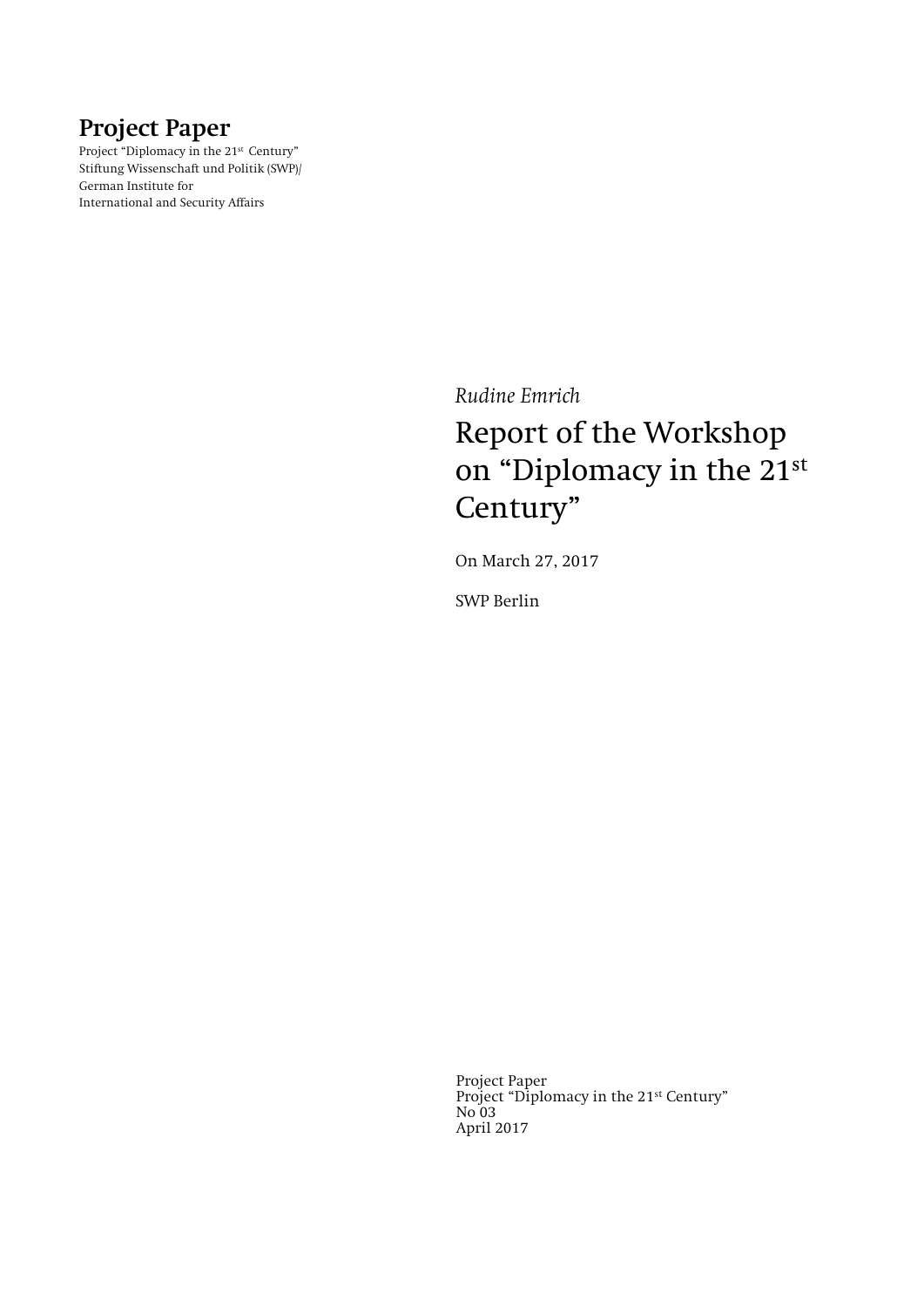The first workshop on "Diplomacy in the 21<sup>st</sup> Century" in September 2016 had aimed at identifying some major changes to the very nature of diplomacy; this second one tried to identify aspects of such changes which deserve future exploration. Participants had contributed ten working papers ("four-page-papers") as a discussion basis.

To introduce the discussion, Mr. Stanzel outlined the overarching themes of the working papers structuring the sessions of the workshop provisionally into three overlapping categories: 1) Digitisation, 2) Emotion and 3) Governance. A fourth session was to explore the way forward for the "Diplomacy in the 21st Century" project.

## First Session – Digitisation

The following papers were discussed: *"Adapting Diplomacy to the Digital Age"* by Corneliu Bjola, *"The Case for Critical Digital Diplomacy"* by Jan Melissen and Emilie V. de Keulenaar, *"The Human Dimension of 21st Century Diplomacy: Individual Perceptions of Change and Continuity within the German Federal Foreign Office"* by Alexandra Friede and *"Digitisation and Government Responsibility"* by Volker Stanzel.

## Key Points - Corneliu Bjola:

How Ministries of Foreign Affairs (MFAs) can adapt their organisational culture in the age of digitisation can be understood with the help of Edgar Schein's theory of organisational behaviour. This theory uses qualitative and quantitative metrics to measure various points of tension. Ministries of Foreign Affairs need to learn how to use digital tools and find out how to link this knowledge to digital diplomacy. While digital pioneers have the advantage of flexibility, other institutions such as MFAs adapt only slowly to their changing environment. Hence, an analysis of the ways in which organisations adapt to changing circumstances is crucial for a successful implementation of necessary tools which will allow for a more flexible and smooth adaptation process.

## Key Points - Jan Melissen:

In order to understand the impact digitisation has on diplomacy it is necessary to explore the precise meaning of "digital". Digitisation may be understood as either: 1) a tool, 2) a site, 3) a condition or 4) an environment. For each case, digitisation should appeal to the creative capacity of Ministries of Foreign Affairs (MFAs). For example, if used in an instrumental way, social media can enhance the political capacity of institutions.

## Key Points - Alexandra Friede:

Alexandra Friede's paper discusses the results of a questionnaire, which investigates perceptions of change within the German Foreign Service among retired diplomats. Striking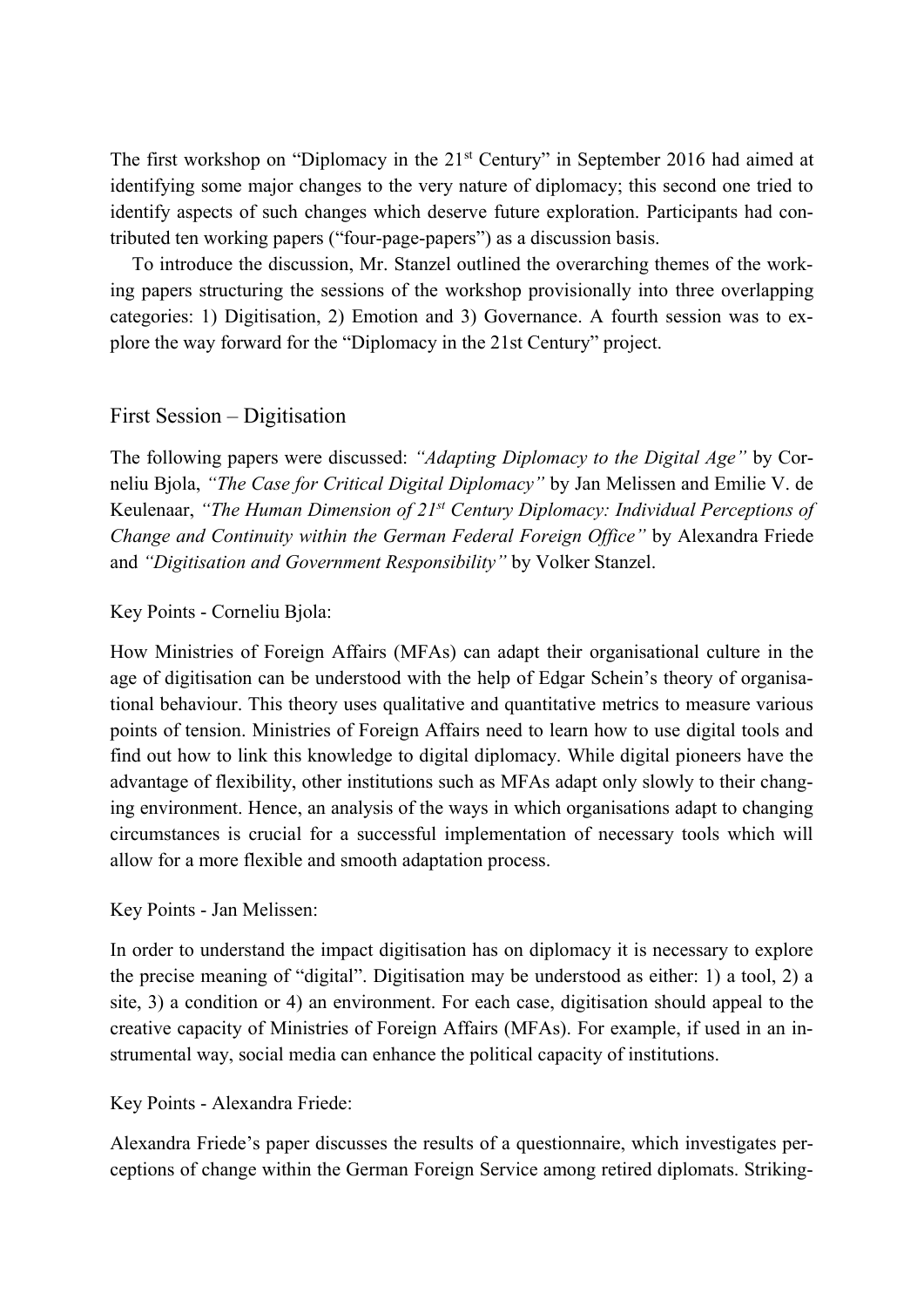ly, less than 10% of the retirees approached responded to the questionnaire. While the respondents noticed that technical advancements altered operating procedures, they felt that the character of diplomacy remained unchanged. Similarly, the notion that hierarchies are necessary for successful diplomacy persisted. When asked about their most meaningful successes and failures, respondents in general reported events typical for traditional diplomacy.

#### Key Points - Volker Stanzel:

Technological advancements have not only sped up the work pace of diplomats but also increased the amount of circulating information that needs to be analysed. The increase in information and the speed of work heighten the pressure to make prompt decisions and therefore may have a negative impact on judgments which are threatened to be replaced by facts. Instant decision-making may overshadow the diplomatic virtue of thoughtful assessment. Moreover, the growing need for transparency draws diplomacy into a public space in which digitisation might eventually undermine the purposes of diplomacy. The challenge therefore is to nourish a new "emancipated civic-mindedness".

#### Discussion

#### *What is Diplomacy?*

Preliminary, the nature of diplomacy and who can engage in it was discussed in order to more precisely define the area studied within the scope of this project. The focus of the debate was about how much exclusive authority a state has to conduct diplomacy and to what degree alternative entities can have an impact as well.

On the one hand, diplomacy was assumed to constitute the processes of foreign policy making, which is why it can only be applied to officials representing the authority of the state. Consequently, diplomacy only takes place once a state actor is involved. The interaction between two non-state actors of failing states, for example, can only be defined as quasi-diplomacy. Merely having influence on foreign policy does not equal diplomacy. Furthermore, digitisation should only be seen as an influence on the environment in which decision-making is taking place rather than a change in the process of diplomacy itself. While digitisation causes the "blurring of realities", it would be dangerous to also intermingle analytical models.

Conversely, diplomacy may be understood as all instruments and processes which actors use transnationally in order to pursue their interests regardless whether they are state or non-state actors. Ministries of Foreign Affairs tend to establish relations with local actors instead of established powers in countries with authoritarian or corrupt governments, with the intention to circumvent such governments. Here, state actors cannot be considered to hold authority prerogative anymore.

Discussants ultimately agreed that states are the "key actors" of diplomacy. This does not mean, however, the state is or strives to be in complete control. Some non-state actors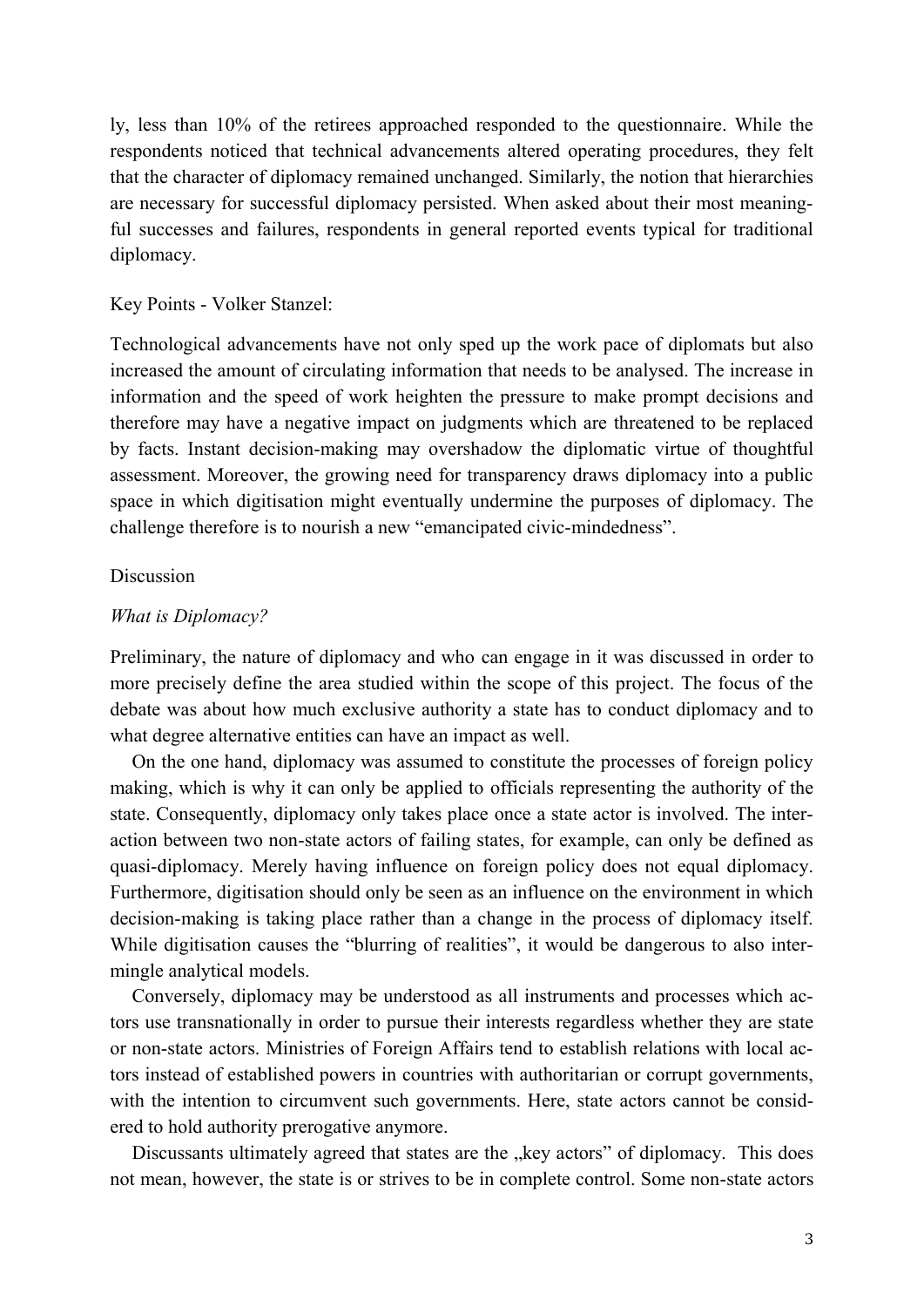influence how states act transnationally, regarding the state as a tool or even as an enemy (e.g. corporations or the Taliban). Therefore, in order to devise new strategies for diplomacy it is crucial to understand the interactions between nongovernmental organisations and the state.

Moreover, states sometimes find it useful to outsource diplomatic tools to non-state actors. In some cases however, non-state actors' acquisition of state competences happens involuntarily. Even though non-state actors are increasingly included in the policy-making process, foreign policy "cannot be outsourced to anybody". As states cannot allow opinions and alleged facts to shape foreign policy, they need to be able to verify information sources.

In the same manner, in some cases of nonofficial diplomacy, e.g. health diplomacy or commercial diplomacy, the state is actually the minor actor. Although states exclusively retain the quality of authority, the definition of who can conduct diplomacy must be broadened and other actors need to be included. The question how and to what extent the state should and could take back control remains, however.

Whether it is the very nature of diplomacy or merely its tools that are changing thus turned out to be an important point of contention during the debate: Is diplomacy actually more at risk today than it ever was in the past?

#### *Digitisation and Diplomacy*

The debate on the three papers centred around the impact of digitisation on diplomacy:

While diplomacy in the traditional sense was characterised by the communication between different Ministries of Foreign Affairs, the once clear line between state and nonstate actors nowadays becomes blurred because, among other things, digitisation allows the public to interfere in MFAs' work. It is therefore crucial that implementers additionally react to "the pressure from below" by putting emphasis on digital skills during their recruitment process. Young diplomats should be able to use digital algorithms to analyse information and to correctly interpret digital messages. In this regard, the question of who in the government should be the author of a new digital language should be explored further.

As the age of digitisation brings about a continuous confrontation with complex facts as well as a new environment in which diplomacy takes place, more pressure is put on the decision-making process. Because trust forms the foundation of diplomacy, a space in which individual diplomatic actors can make sound judgments before taking a decision needs to be created and sustained.

While some governments already make an effort to incorporate digital elements into their processes, they might not have exploited the full potential of digitisation yet. Apart from faster communication, digital diplomacy benefits from direct reach and real time communication. Besides, digitisation can make public diplomacy more efficient and reduce bureaucratic acts. In times of crises, the instantaneousness of digital diplomacy can have wide reaching assets. The Danish government is a good example for governments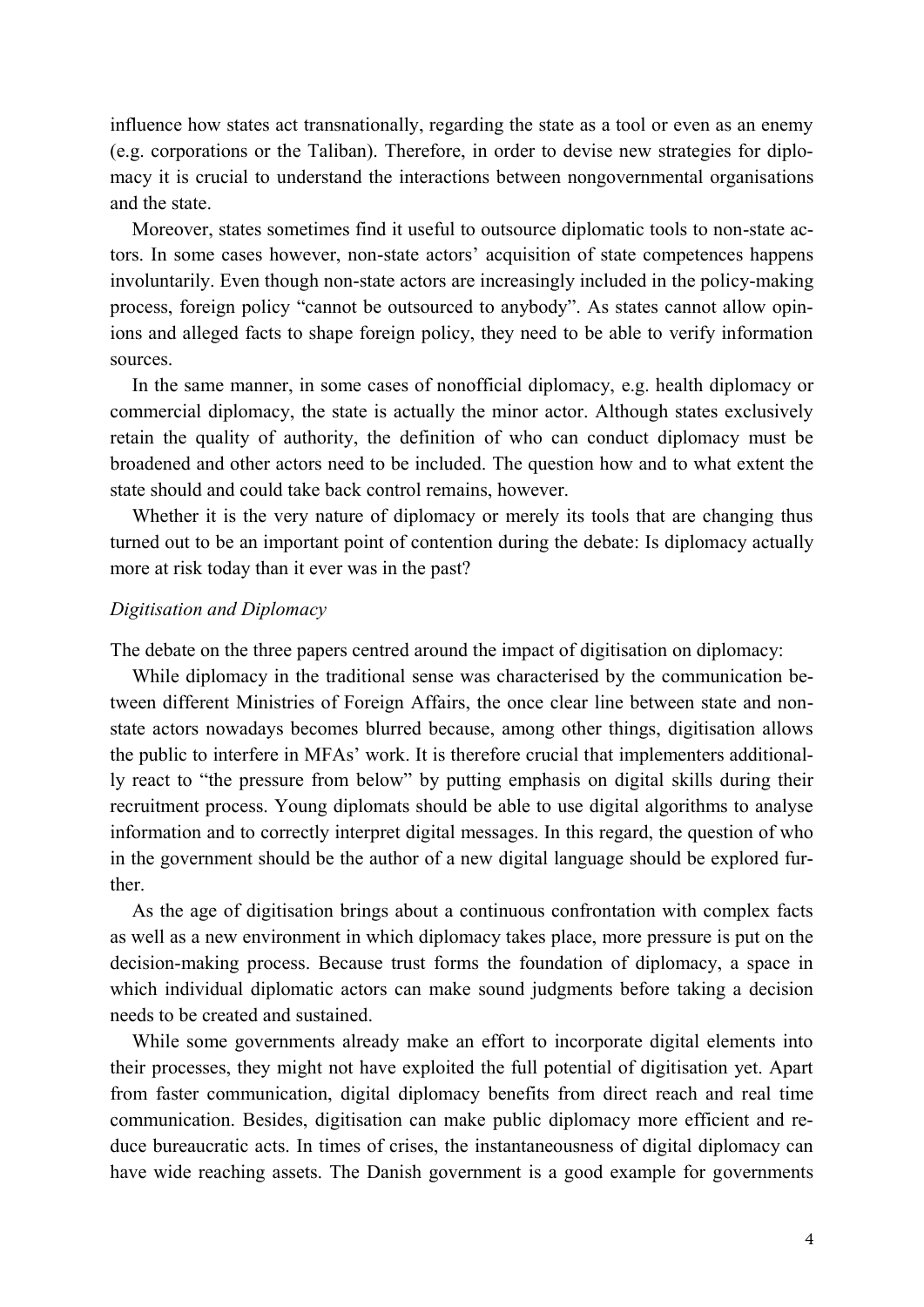making efforts to fully exhaust the possibilities of digitisation: Just recently it announced the creation of the position of a "Digital Ambassador", commissioned to build better relations with technology companies that have developed the power to shape opinions.

In order for the state to catch up with the digital developments of the  $21<sup>st</sup>$  century, governments find it imperative to launch initiatives for reform processes. Issues such as "fake news" are closely connected to digitisation and illustrate how salient the issue is: knowledge, expertise as well as the ability to explain complex issues do not have the same value in the digital world. A more agile adaptation to the digitisation process as well as an in depth exploration of the possibilities of digital diplomacy beyond Facebook and Twitter therefore may become necessary.

The legitimacy and access deficit of MFAs requires for greater collaboration, including with stakeholders who have new capacities and technologies. Data scientists entering MFAs are exemplary for the availability of copious amounts of data that need to be processed. Processing this raw information is vital to modern diplomacy.

However, the findings of Ms. Friede's paper seem to indicate that there may be a lack of political consensus on the necessity for change in the diplomatic profession, at least in Germany. It may be of interest to find out whether the German attitude is unique and how it compares with that of young diplomats.

Moreover, it is important to keep in mind that in a global comparison the Internet cannot be seen as a homogenous space. States such as China are establishing their own digital networks, so the Internet cannot be used as an agent for change across borders in its entirety. Therefore, the extent to which digital diplomacy opens up new avenues for a digital presence in such countries needs to be critically assessed. In addition there is the question how non-democratic countries make use of digitisation. The content of digital information originally being today assumed to be uncontrollable, states make efforts to control technologies and contents. At the same time, smaller or less developed countries have difficulties to compete with or prevail over big data companies such as Facebook.

Regarding the substantial rise in information that digitisation evoked, more studies should focus on the production as well as the reception of digital information. Cognitive science might be a useful tool to bolster our understanding in this regard.

#### Second Session - Emotion

The papers discussed during the second session included: *"Emotion, Identity and Social Media: Developing a New Awareness, Lens and Vocabulary for Diplomacy 21"* by Rhonda Zaharna, *"Autism in Foreign Policy"* by Hanns Maull and *"The Impact of the Digital Revolution on Foreign Ministries' Duty of Care"* by Jan Melissen und Matthew Caesar-Gordon.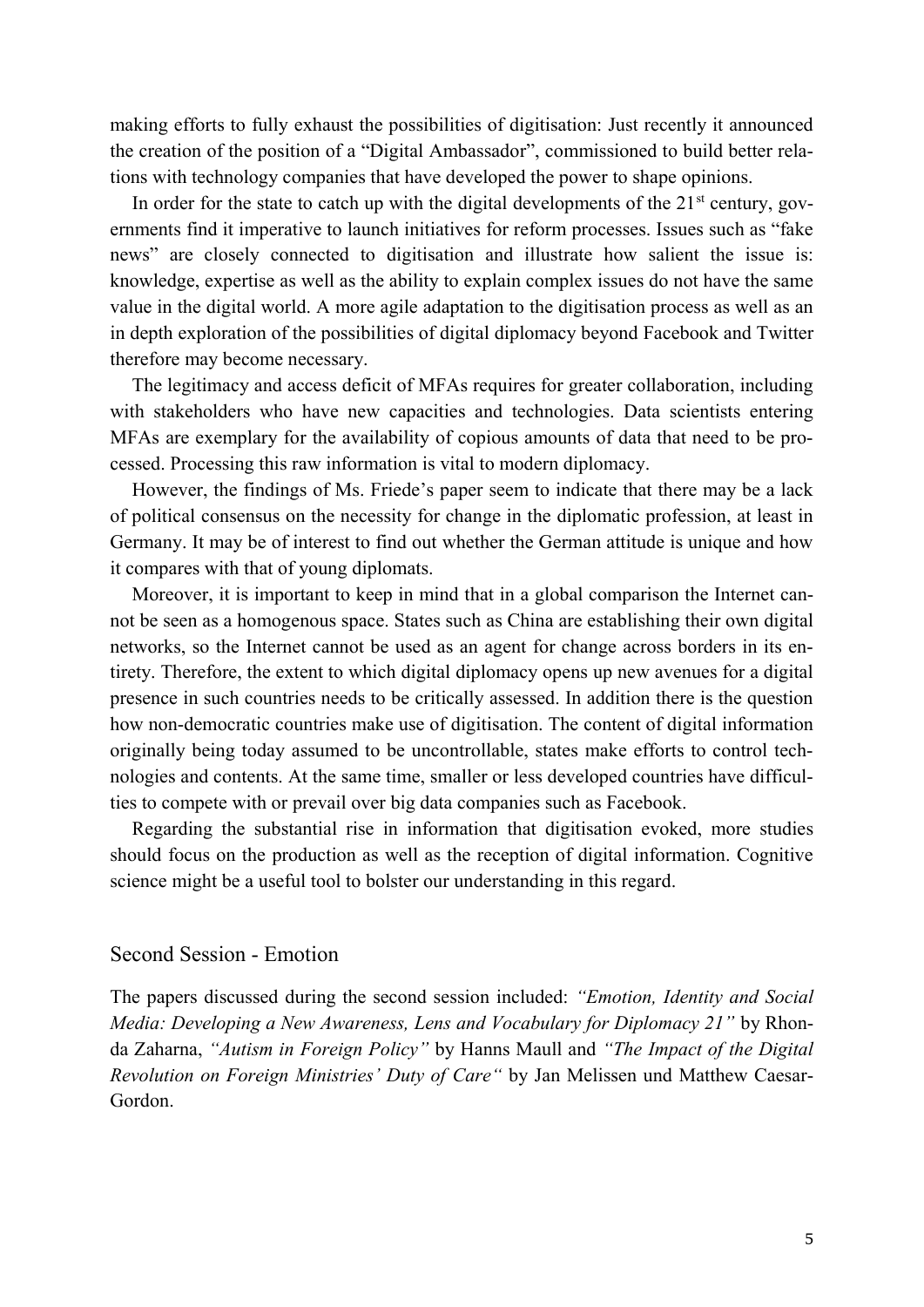## Key Points – Rhonda Zaharna:

Digital and social media have an impact on the public arena where diplomats act. Because emotions and identity are becoming defining features of the public arena, they will challenge the rationalism of state actors. Digital media have brought state and non-state actors into the same realm in which they are both trying to influence the public. Digital diplomacy involves state actors, non-state actors and publics and therefore opens up a new diplomatic space. This new diplomatic space is personalised and functions on the basis of "identity and storytelling".

## Key Points – Hanns Maull:

Whenever outer political demand and inner demands are conflicting, they have an influence on the outcomes of foreign policy. Especially when societies develop a large amount of interest groups, the state has increasing difficulties to distinguish between reason and emotion during the decision-making process. When foreign policy is built on "autistic realisations" of the outside world and creates an unrealistic image of the other side it eventually may become dysfunctional.

## Key Points – Jan Melissen:

Thanks to evolving technical standards, citizens and domestic politics are gradually becoming the main concern of MFAs. Since 2011, MFAs are using open-source channels of communication as well as open-source or crowd-sourced data, especially in times of crises. The immediacy of the digital age has not only politicised consular diplomacy but has also fostered the evolvement of citizens from spectators to actors. The digital age is triggering a renegotiation of government-citizen relations where citizens take on a more active role and governments use digital developments to mobilise citizens for their purposes.

#### Discussion

## *Emotion and Identity*

Identity and emotion should not be equated. Globalisation has brought about various identity issues, which complicate political negotiations. Many momentous political decisions do not stem from irrationality but are rather related to a different rationality that is derived from a certain identity of members of the public with its own logic. Therefore, young diplomats should be trained to understand and correctly analyse identity issues.

The issue of emotion in politics is not a new one. Dealing with emotionalised issues is a fundamental part of the political process. However, the weakness of emotion is that it is not a sustainable basis for political dialogue. Conducting politics on the basis of interest constitutes a more sustainable condition. Accordingly, seeing foreign policy decisionmaking through a prism of identity instead of a prism of interest will impede effective decision-making because it pressures decision-making entities to side with like-minded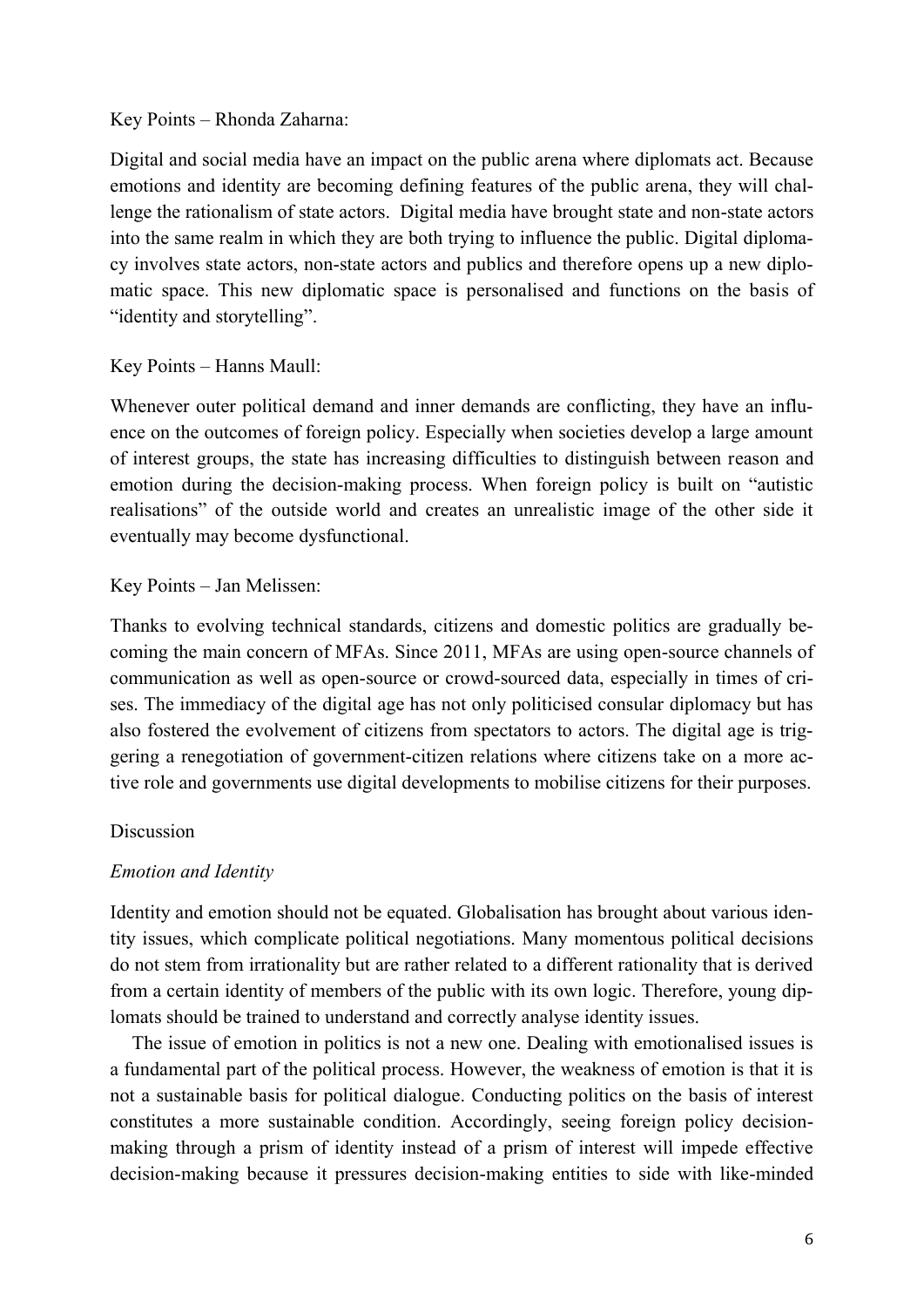parties. However, the common aim should be to act for a shared international vision. The crucial task of diplomats in this process is to interpret the different visions of their counterparts.

Nevertheless, emotions have a profound impact on domestic political drivers of foreign policy. The public's high demand for transparency forces domestic constituencies to justify foreign policy decisions. The newly evolved emotional and digital dimensions of diplomacy might have a negative impact on long-term policy visions.

Ultimately, MFAs should see the public search for identity as an opportunity, which needs to be addressed and channelled into support for a foreign policy. Governments can mobilise their citizens to support decision making, while building transnational networks of cooperation and coalitions with other states to commonly tackle special issues.

#### *Emotion and Technology*

Technology can be seen as a new component to "storytelling" and arousing emotions as it enables audiences to function as actors or drivers. Emotionally charged news that are distributed through social media in times of crises can lead to emotional and exaggerated public and political reactions. The possible result is reputation damage which may cause MFAs to take premature action because of public pressure. In that sense, digitisation can have amplifying effects when unforeseen crises occur.

Since digitisation is amplifying storytelling, the question whether it would be sufficient to recruit new diplomats that are storytelling experts, or a new diplomacy is needed altogether needs to be explored further. The question whether the growing role of national identity can be seen as a chance rather than a disadvantage for the foreign service needs to be investigated. If it were deemed an advantage, foreign services would have to try to cater to new national identities, and, likewise, consider whether the problem of emotion might merely require for MFAs to "sell diplomacy better" or to reinvent an entirely "new" diplomacy.

While storytelling can be seen as a technique, diplomacy is a strategy. Diplomacy therefore is in need of the development of a new protocol which mainly focuses on building relations, on fostering recognition of identities, and on enabling their negotiation. Furthermore, it will be vital to integrate digital thinking into the diplomatic profession and to examine different diplomatic cultures in order to develop new skills. For instance, emotion seems to be part of Chinese diplomatic tradition. It is common Chinese diplomatic strategy to analyse public emotions and to address them with an expression of empathy. An examination might be useful whether it makes sense to integrate such skills into new diplomatic spheres in Western countries. At the same time, awareness for cultural specificities of diplomatic qualities should be combined with an understanding for the use of technology.

While digital crisis intervention can foster governments' status game and political capital, digital tools are sometimes used by authoritarian states to persecute their citizens or to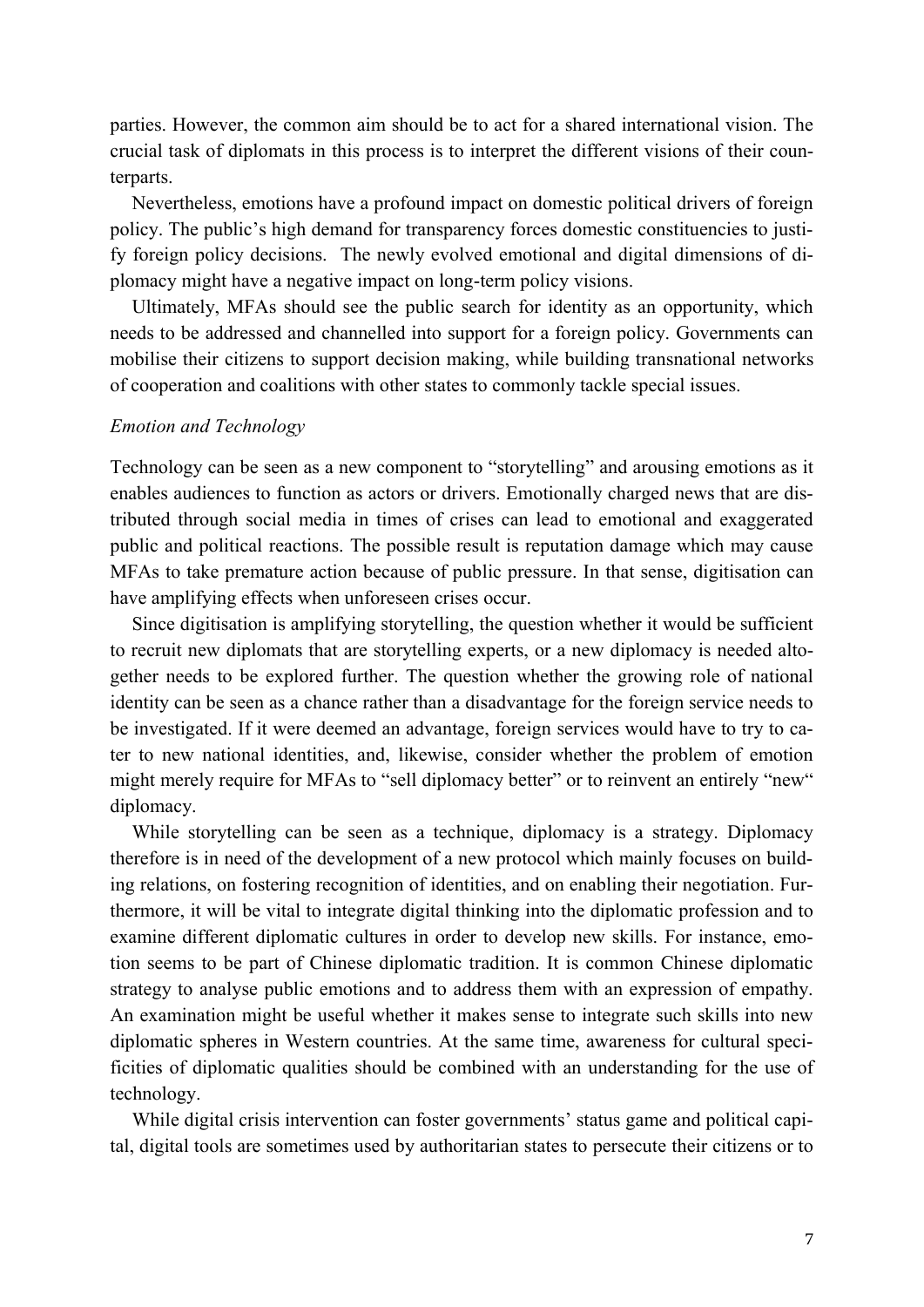deny them consular services if they are part of the opposition. Awareness needs to be nurtured that digitisation empowers everyone, not just democratic institutions.

## Third Session – Governance

The following papers were discussed during the third session*: "The Disintermediation Dilemma and its Impact on Diplomacy"* by Andrew Cooper*, "Diplomatic Actors Beyond Foreign Ministries"* by Christer Jönsson and *"Understanding Diplomacy in the 21st Century"* by Sascha Lohmann.

## Key Points – Andrew Cooper:

Modern diplomacy is in an existential crisis. Recent political events show that a new disconnect between citizens and institutions is emerging. Challenges such as rising populism and Brexit have the ability to delegitimise democratic institutions. However, diplomacy needs the resources of the state in order to function. The traditional idea of ambassadors fulfilling state tasks therefore becomes threatened: "Disintermediation highlights the disconnect between the priorities as defined by a perception of a worldly elite and localistic public".

Key Points – Christer Jönsson:

The 21<sup>st</sup> century has created new potential diplomatic actors in various dimensions: the supranational, subnational, transgovernmental and transnational dimension. The supranational level: Although EEAS and EU have not replaced national diplomacy, they have added another layer to traditional diplomacy. The subnational level: This dimension experiences for example the renaissance of the city as a locus of power where one can observe micro - or para-diplomacy between cities. The transgovernmental level: This dimension refers to interactions between governmental subunits across state boundaries. The transgovernmental level is a result of "vertical disintegration" and denotes that transnational relations are not handled exclusively by foreign ministries because departmental interests in foreign policy increase. The transnational level: Transnational actors are groups or even individuals who act internationally as service providers or stakeholder, yet are not controlled by governments (such as NGOs or CSOs). Altogether the dimensions create a hybrid diplomatic arena, which is gradually replacing the former "club-like" model of diplomacy.

Key Points – Sascha Lohmann:

On a content level, the paper tries to shed light on the benefits the use of economic instruments in lieu of military instruments can have, which has been under-researched so far. On a conceptual level, a bridge concept which acknowledges the authority of the state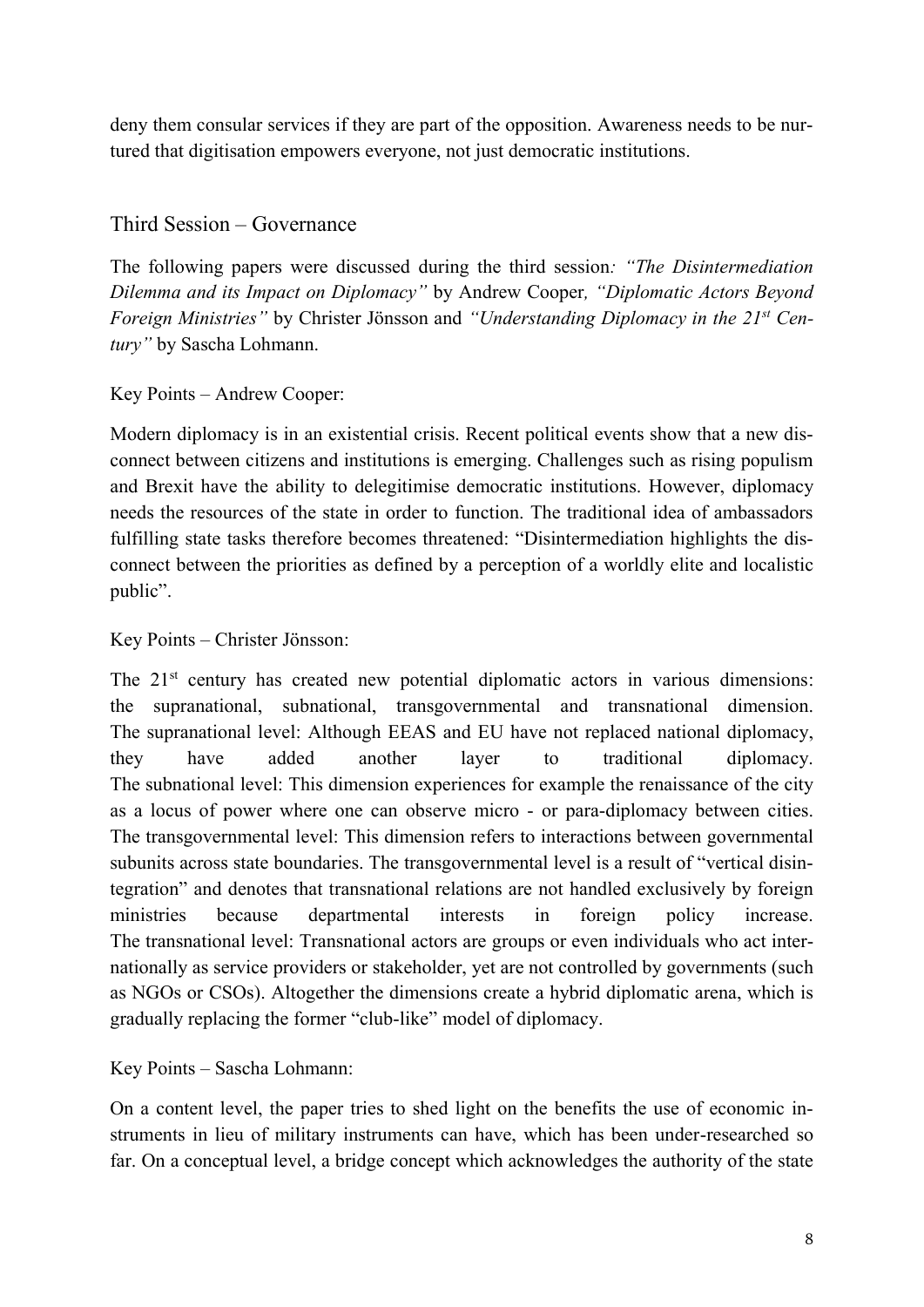and the agency of non-state actors in the decision-making process needs to be established in order to formulate recommendations that draw on all different kinds of diplomatic resources.

#### Discussion

#### *Power and authority*

In the age of globalisation, non-state actors may be a good addition to states because they offer more options for cooperation and make governments less dependent on the cooperation with certain states. Since some non-state actors act normatively transnationally, Ministries of Foreign Affairs should expand their framework beyond club-like multilateralism. However, cooperation can only be limited to certain policy areas (e.g. climate negotiations).

Some non-state actors can use their power to impact policies of other countries. However, here "power" can have a wide-range of meanings, e.g. money or emotions. It will be worthwhile to further explore what this means for official diplomacy.

Because states are composed of multiple levels, there are various actors on each level that have power and agency. Other diplomacy types such as parliamentary diplomacy, party diplomacy, or union diplomacy should therefore not be left out of the equation. Hence, it is important to investigate how to use, manage or marginalise these different kinds of diplomacy.

On the other hand, power should not be equated with authority. Following the principle of authority, only the state has the ability to conduct diplomacy. NGOs' power is often found to be influential because they substitute for areas where states' capacities do not suffice.

#### *Governance*

Today, international relations experience a conflict between states which want to adhere to the norms of the international rules-based system and others who want to change it. In this regard, the new task of diplomacy may well include facilitating a peaceful transition to a new world order. On a domestic level, governments have not sufficiently targeted the losers of globalisation, which led these to feel "dispensable". This caused "a seismic change to diplomacy and politics". Votes in recent elections in various Western countries increasingly go against the system of international relations as we know it.

In this context, although the role of inter-parliamentary unions may not be a very powerful one, it might be an inspiration and a facilitator for official diplomacy: It can help foster ratification following international agreements. A closer collaboration between diplomats and parliaments would also help to diminish the domestic diplomatic deficit of democracies.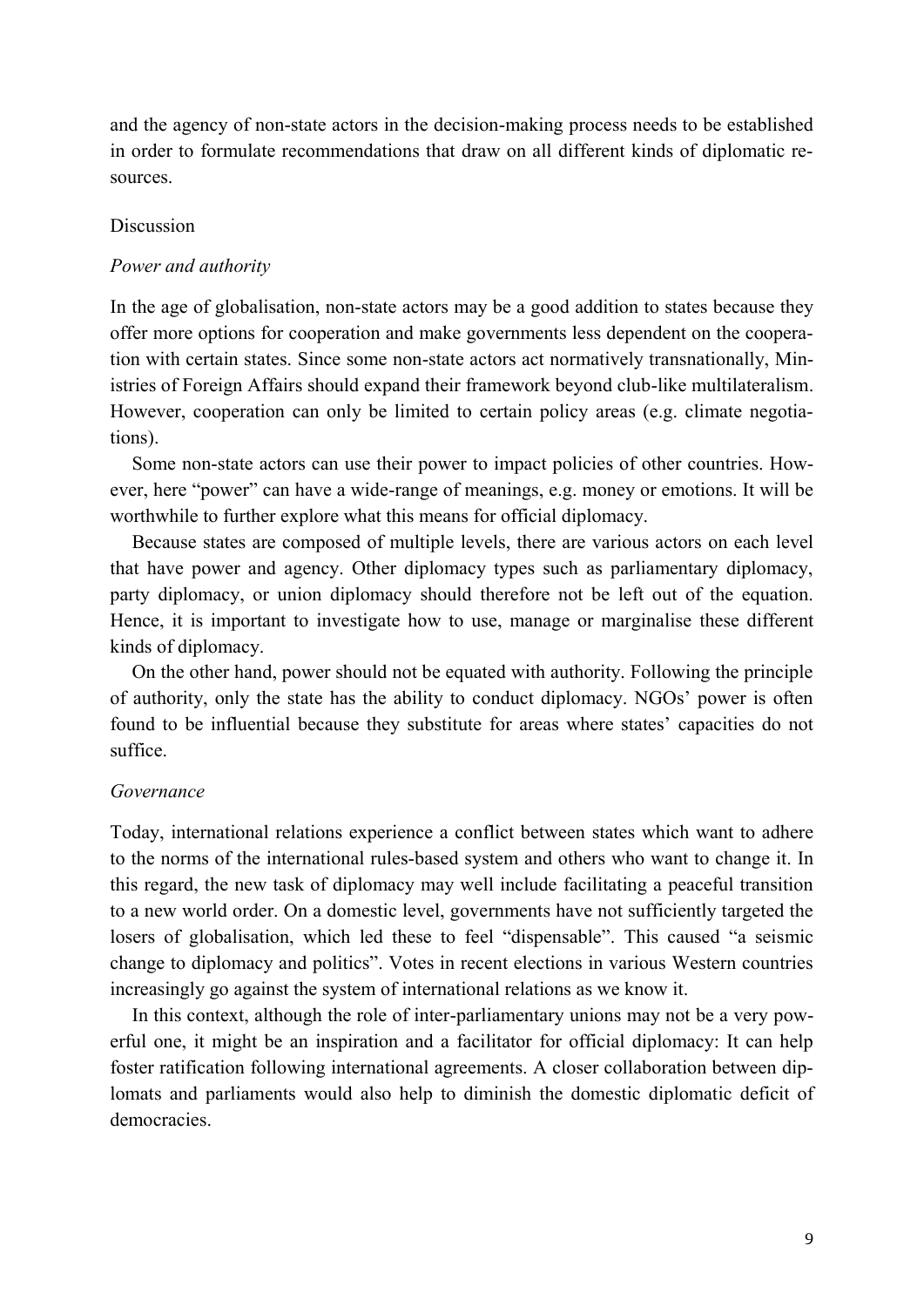All in all, MFAs need to be more agile and less centralised in order to effectively tackle fast-paced and complex transformations that are brought about by current political events. This might also affect long-term policy planning.

On EU level, several key concepts pose a challenge to traditional diplomacy: identity, legitimacy, emotion and European representation.

#### *Legitimacy and Trust*

Diplomacy of the  $21<sup>st</sup>$  century is affected by the diminishment of legitimacy and trust which may even affect governance in general. This issue of legitimacy and trust is closely connected with the increasing lack of institutions' ability to be relevant to citizens. As non-state actors often enjoy greater recognition than the state, non-state actors gradually adopt many functions of the state.

Depending on the significance given to the state, this might be seen as a serious issue: While outsourcing of government functions might be acceptable to a certain extent, the role of the state is not supposed to be eroded completely.

However, there are various tendencies that might potentially reflect interesting trends for the foreign services to take into account. Urbanisation is one example. In recent years, it has, for instance, given rise to the phenomenon of city-diplomacy. Although the concept of city-diplomacy contradicts the principle of state-led diplomacy, the Foreign Service might still want to embrace cities that are engaging in diplomacy-like activities as they enjoy legitimacy. This might bear beneficial potential with regards to the work of MFAs as long as the activities of such cities do not run against general foreign policy goals.

#### Fourth Session – Discussion of the Way Forward

Participants identified those issues that they think would merit further and deeper research. That research should constitute the basis for a third workshop, provisionally foreseen for September 2017, that will draw conclusions to be presented semi-publicly by the end of 2017. During fall and early winter 2017, these conclusions should be given the shape of well-argued, precise, and, most importantly, future-oriented recommendations for governments occupied with the task of adapting their diplomatic instruments to the demands of crucial  $21<sup>st</sup>$  century changes.

The deliverables of the project should be researched further in 2018 (and possibly later), depending on the availability of funding. This will be further explored in September 2017.

The research due during summer will aim at drafting single-author or joint "four-pagepapers." This work needs a strategic "umbrella concept" laying out the parameters for the papers. Jan Melissen offered to draft a brief framework concept note, an "umbrella concept" comprising the objectives of future-orientedness and deliverability under a common theme, also having in mind the possibility of continued project work beyond 2017. This